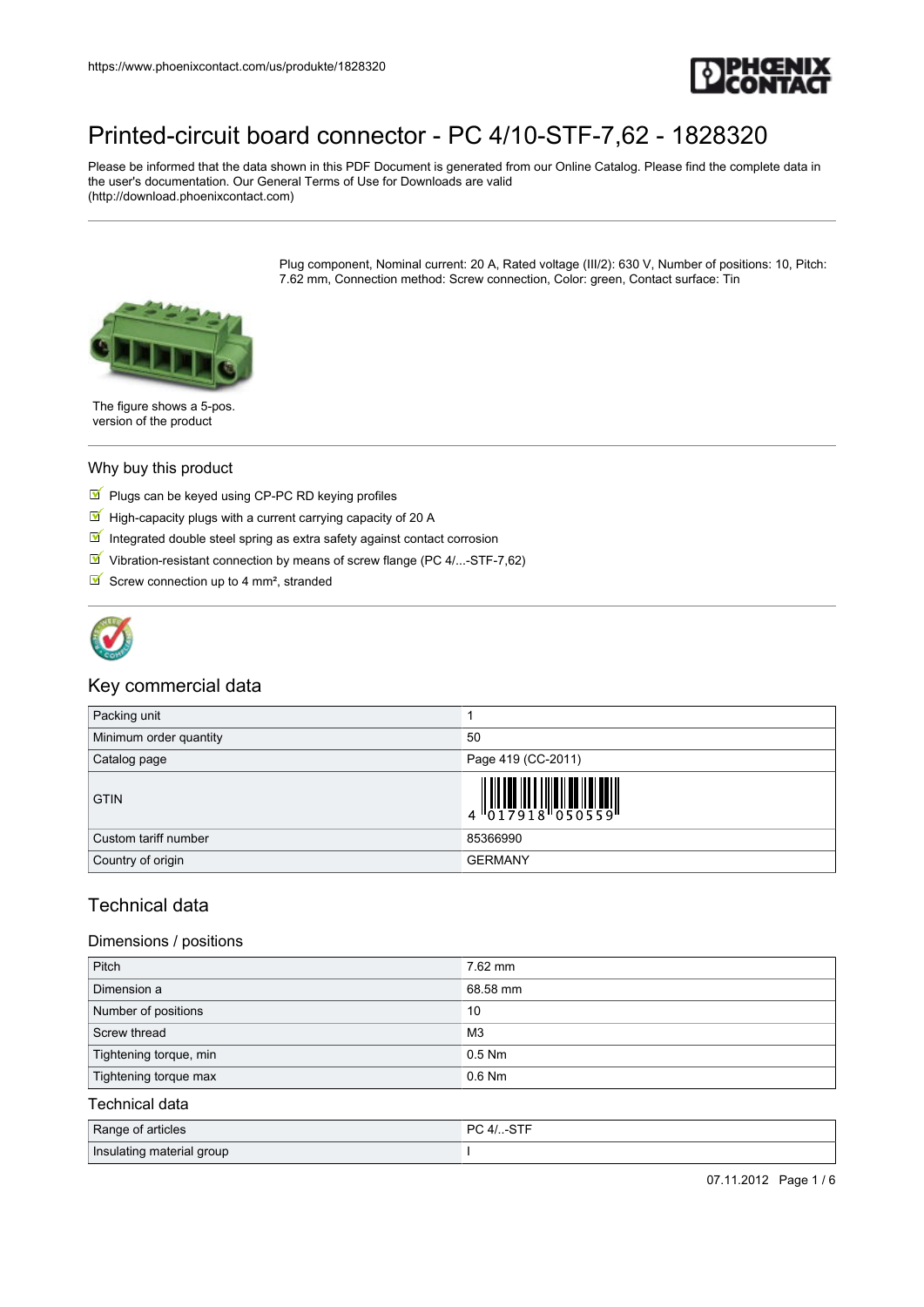

### Technical data

#### Technical data

| Rated surge voltage (III/3)             | 6 <sub>kV</sub>  |
|-----------------------------------------|------------------|
| Rated surge voltage (III/2)             | 6 <sub>kV</sub>  |
| Rated surge voltage (II/2)              | 6 <sub>kV</sub>  |
| Rated voltage (III/2)                   | 630 V            |
| Rated voltage (II/2)                    | 1000 V           |
| Connection in acc. with standard        | EN-VDE           |
| Nominal current $I_N$                   | 20 A             |
| Nominal voltage $U_N$                   | 400 V            |
| Nominal cross section                   | $4 \text{ mm}^2$ |
| Maximum load current                    | 20 A             |
| Insulating material                     | <b>PA</b>        |
| Inflammability class according to UL 94 | V <sub>0</sub>   |
| Internal cylindrical gage               | A <sub>4</sub>   |
| Stripping length                        | 7 mm             |
| Nominal voltage, UL/CUL Use Group B     | 300 V            |
| Nominal current, UL/CUL Use Group B     | 20 A             |
| Nominal voltage, UL/CUL Use Group C     | 300 V            |
| Nominal current, UL/CUL Use Group C     | 20 A             |
| Nominal voltage, UL/CUL Use Group D     | 600 V            |
| Nominal current, UL/CUL Use Group D     | 5A               |

#### Connection data

| Conductor cross section solid min.                                                       | $0.2 \text{ mm}^2$     |
|------------------------------------------------------------------------------------------|------------------------|
| Conductor cross section solid max.                                                       | $4 \text{ mm}^2$       |
| Conductor cross section stranded min.                                                    | $0.2 \text{ mm}^2$     |
| Conductor cross section stranded max.                                                    | $4 \text{ mm}^2$       |
| Conductor cross section stranded, with ferrule without plastic<br>sleeve min.            | $0.25$ mm <sup>2</sup> |
| Conductor cross section stranded, with ferrule without plastic<br>sleeve max.            | $4 \text{ mm}^2$       |
| Conductor cross section stranded, with ferrule with plastic sleeve<br>min.               | $0.25$ mm <sup>2</sup> |
| Conductor cross section stranded, with ferrule with plastic sleeve<br>max.               | $4 \text{ mm}^2$       |
| Conductor cross section AWG/kcmil min.                                                   | 24                     |
| Conductor cross section AWG/kcmil max                                                    | 10                     |
| 2 conductors with same cross section, solid min.                                         | $0.2 \text{ mm}^2$     |
| 2 conductors with same cross section, solid max.                                         | $2.5$ mm <sup>2</sup>  |
| 2 conductors with same cross section, stranded min.                                      | $0.2$ mm <sup>2</sup>  |
| 2 conductors with same cross section, stranded max.                                      | $1.5$ mm <sup>2</sup>  |
| 2 conductors with same cross section, stranded, ferrules without<br>plastic sleeve, min. | $0.25$ mm <sup>2</sup> |
| 2 conductors with same cross section, stranded, ferrules without<br>plastic sleeve, max. | $1.5$ mm <sup>2</sup>  |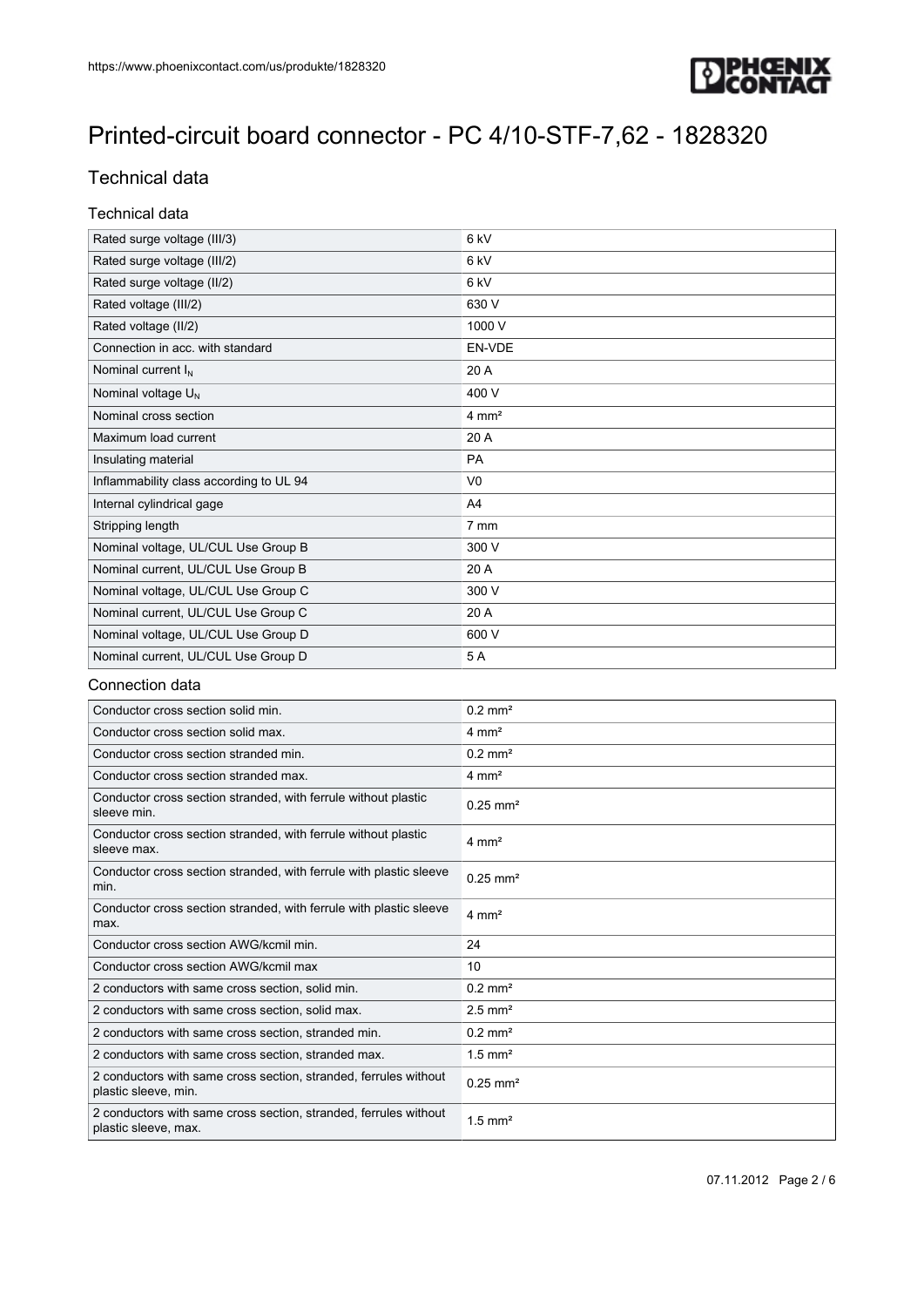

### Technical data

#### Connection data

| 2 conductors with same cross section, stranded, TWIN ferrules<br>with plastic sleeve, min. | $0.5 \text{ mm}^2$    |
|--------------------------------------------------------------------------------------------|-----------------------|
| 2 conductors with same cross section, stranded, TWIN ferrules<br>with plastic sleeve, max. | $2.5$ mm <sup>2</sup> |
| Minimum AWG according to UL/CUL                                                            | 30                    |
| Maximum AWG according to UL/CUL                                                            | 10                    |

### **Classifications**

#### ETIM

| <b>ETIM 3.0</b> | EC001121 |
|-----------------|----------|
| <b>ETIM 4.0</b> | EC002638 |
| <b>ETIM 5.0</b> | EC002638 |

### UNSPSC

| UNSPSC 11            | 39121409 |
|----------------------|----------|
| <b>UNSPSC 12.01</b>  | 39121409 |
| UNSPSC 13.2          | 39121409 |
| UNSPSC 6.01          | 30211810 |
| <b>UNSPSC 7.0901</b> | 39121409 |

#### eCl@ss

| eCl@ss 4.0   | 272607xx |
|--------------|----------|
| eCl@ss 4.1   | 27260701 |
| eCl@ss 5.0   | 27260701 |
| eCl@ss $5.1$ | 27260701 |
| eCl@ss 6.0   | 27260704 |
| eCl@ss 7.0   | 27440402 |

### Approvals

#### Approvals

#### Approvals

CSA / UL Recognized / cUL Recognized / GOST / LR / GL / DNV / cULus Recognized

#### Ex Approvals

Approvals submitted

Approval details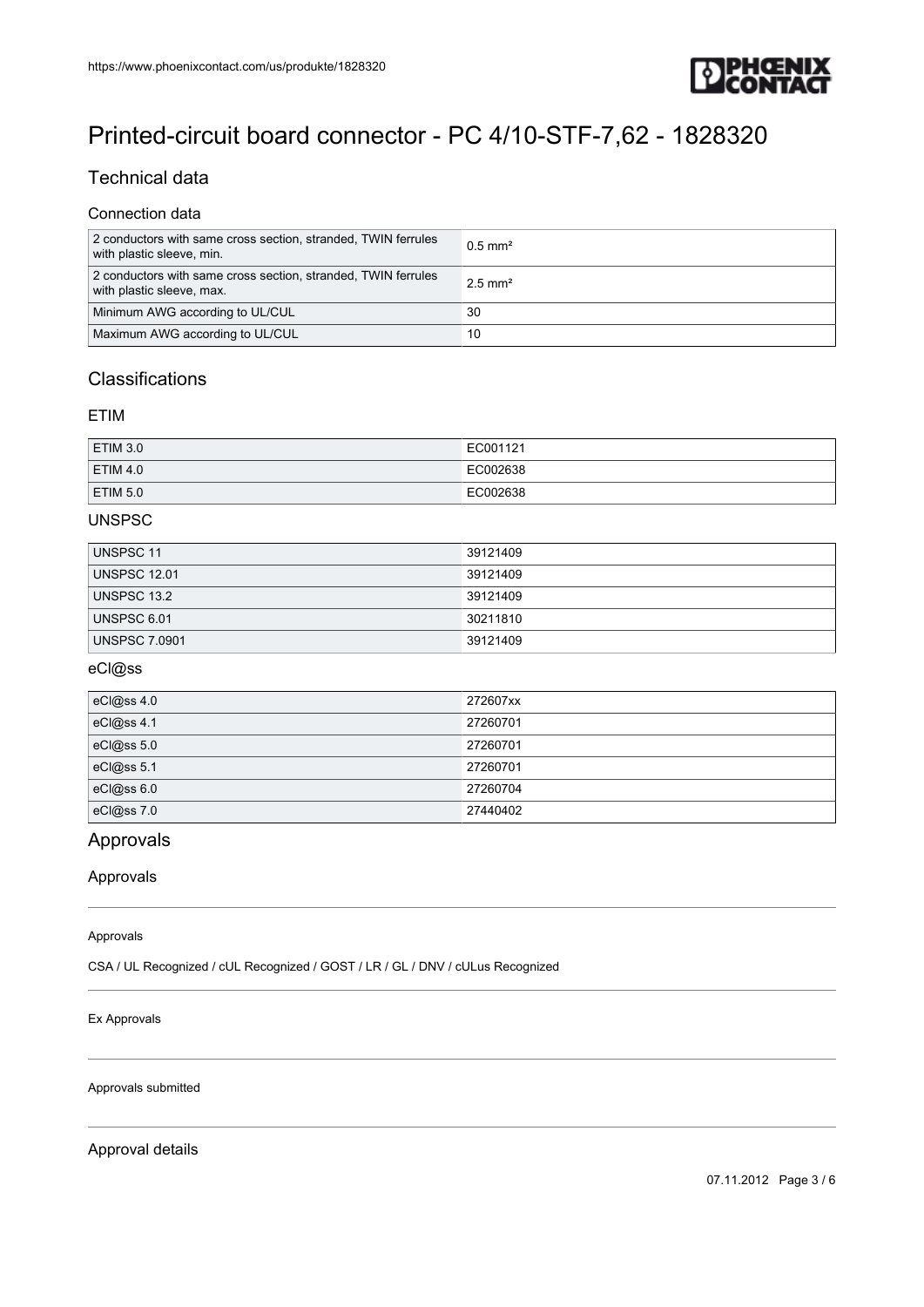

### Approvals

| CSA <sup>C</sup>           |         |           |
|----------------------------|---------|-----------|
|                            | B       | C         |
| mm <sup>2</sup> /AWG/kcmil | $28-10$ | $28 - 10$ |
| Nominal current IN         | 20 A    | 20 A      |
| Nominal voltage UN         | 300 V   | 300 V     |

# UL Recognized **W**

|                            | В       | ◡       |         |
|----------------------------|---------|---------|---------|
| mm <sup>2</sup> /AWG/kcmil | $30-10$ | $30-10$ | $30-10$ |
| Nominal current IN         | 20 A    | 20 A    | 5 A     |
| Nominal voltage UN         | 300 V   | 300 V   | 600 V   |

## cUL Recognized of

|                            | D       | ◡       | ш.      |
|----------------------------|---------|---------|---------|
| <sup>∣</sup> mm²/AWG/kcmil | $30-10$ | $30-10$ | $30-10$ |
| Nominal current IN         | 20A     | 20 A    | 5 A     |
| Nominal voltage UN         | 300 V   | 300 V   | 600 V   |

## GOST<sup>e</sup>

| LR                         |       |
|----------------------------|-------|
|                            |       |
| mm <sup>2</sup> /AWG/kcmil |       |
| Nominal current IN         | 20A   |
| Nominal voltage UN         | 400 V |

| ' GL                       |       |
|----------------------------|-------|
|                            |       |
| mm <sup>2</sup> /AWG/kcmil |       |
| Nominal current IN         | 20A   |
| Nominal voltage UN         | 400 V |

DNV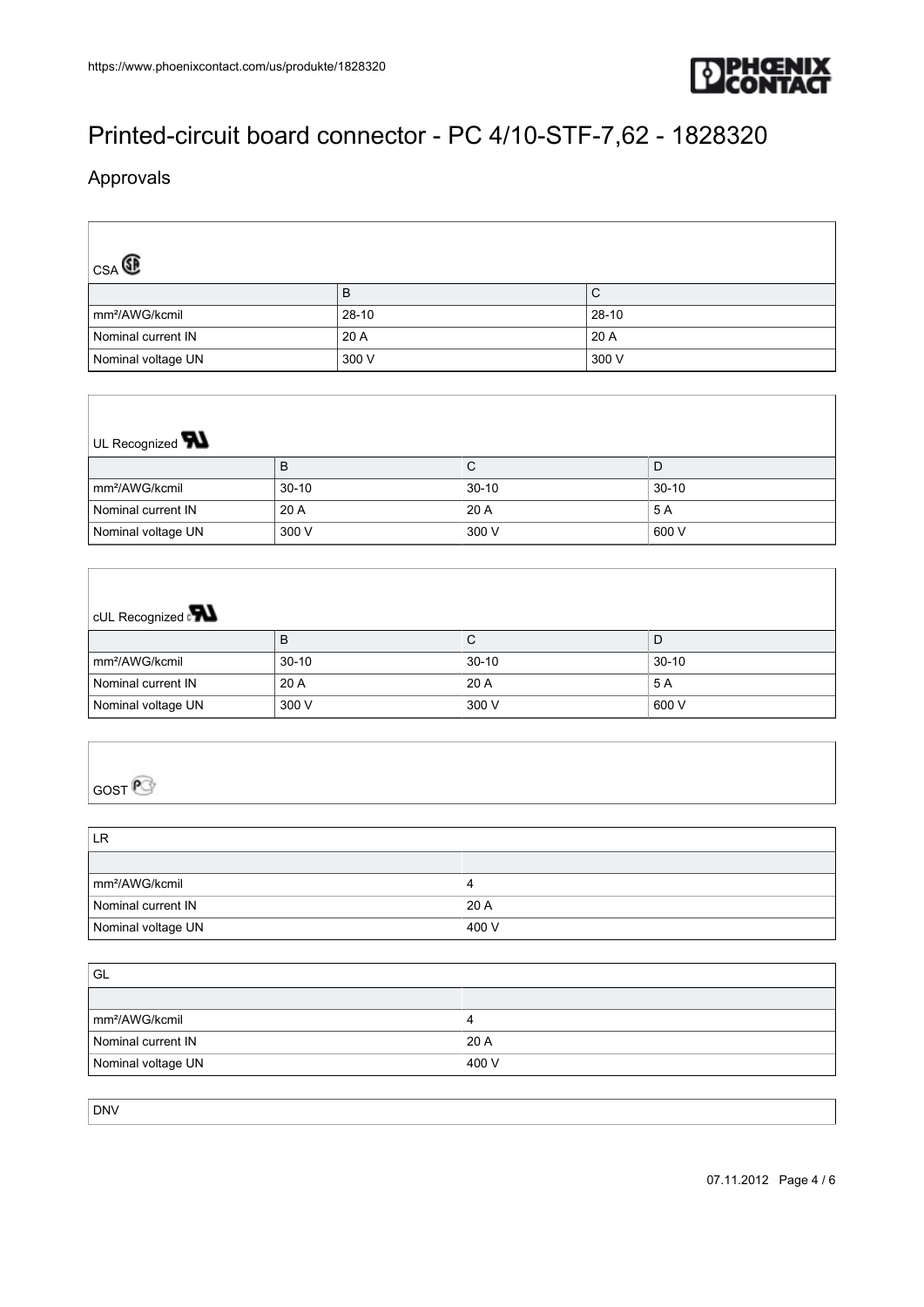

Approvals

cULus Recognized  $\mathbf{r}$  os

#### Accessories

Accessories

Marking

[Marker cards - SK 7,62/3,8:FORTL.ZAHLEN - 0804549](https://www.phoenixcontact.com/us/produkte/0804549)



Marker cards, Card, white, labeled, Horizontal: Consecutive numbers 1 - 10, 11 - 20, etc. up to 91 - 100, Mounting type: Adhesive, For terminal block width: 7.62 mm

Plug/Adapter

[Coding profile - CP-HCC 4 - 1600027](https://www.phoenixcontact.com/us/produkte/1600027)



Coding profile, Color: red

Tools

[Screwdriver - SZS 0,6X3,5 - 1205053](https://www.phoenixcontact.com/us/produkte/1205053)



Actuation tool, for ST terminal blocks, insulated, also suitable for use as a bladed screwdriver, size: 0.6 x 3.5 x 100 mm, 2-component grip, with non-slip grip

Additional products

[Feed-through terminal block - UPCV3K 4-G-7,62 - 1838381](https://www.phoenixcontact.com/us/produkte/1838381)



Header, Nominal current: 20 A, Rated voltage (III/2): 1000 V, Number of positions: 1, Pitch: 7.62 mm, The article can be aligned to create different nos. of positions! Mounting flange: Accessory Order No. 1881202